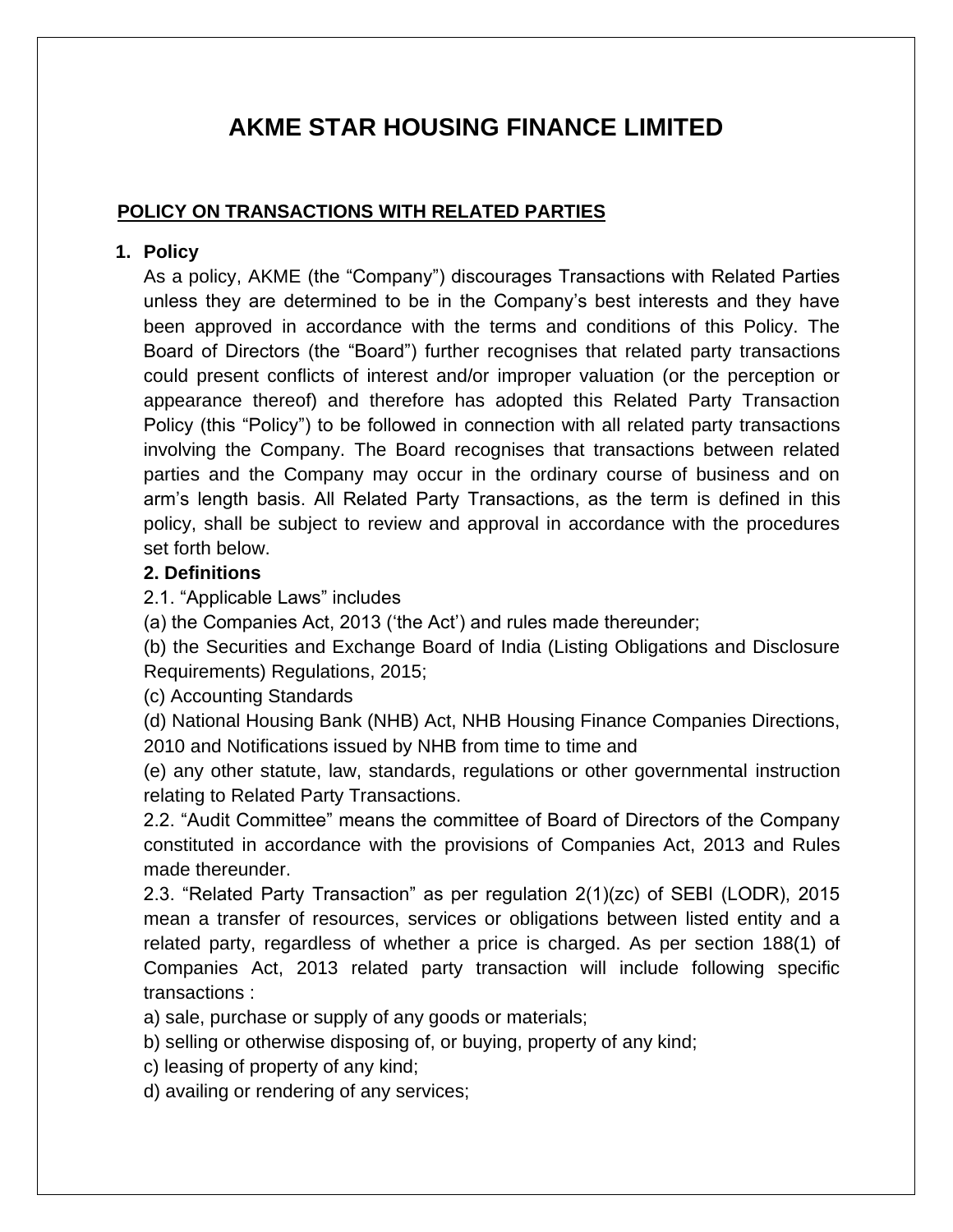e) appointment of any agent for purchase or sale of goods, materials, services or property;

f) such related party's appointment to any office or place of profit in the company, its subsidiary company or associate company; and

g) underwriting the subscription of any securities or derivatives thereof, of the company. provided that nothing in section 188(1) shall apply to any transaction entered into by the Company in its ordinary course of business other than transactions which are not at arm's length basis.

# **2.4. "Related Party"**

As per regulation 2(1)(zb) of SEBI (LODR), 2015 related party means a related party as defined under section 2(76) of the Companies Act, 2013 or under the applicable accounting standards.

As per the Accounting Standard - 18, parties are considered to be related if at any time during the reporting period one party has the ability to control the other party or exercise significant influence over the other party, in making financial and/or operating decisions.

As per section 2(76) of Companies Act, Related Party means :

- (i) a director or his relative;
- (ii) a key managerial personnel or his relative;
- (iii) a firm, in which a director, manager or his relative is a partner;
- (iv) a private company in which a director or manager or his relative is a member or director;
- (v) a public company in which a director or manager is a director and holds along with his relatives, more than 2% of its paid-up share capital;
- (vi) any body corporate whose Board of Directors, managing director or manager is accustomed to act in accordance with the advice, directions or instructions of a director or manager;
- (vii) any person on whose advice, directions or instructions, a director or manager is accustomed to act:
- (viii) any company which is  $-$

(a) a holding, subsidiary or an associate company of such company; or

(b) a subsidiary of a holding company to which it is also a subsidiary;

(ix) such other person as may be prescribed.

Provided that nothing in sub-clauses (vi) and (vii) shall apply to the advice, directions or instructions given in a professional capacity.

Rule 3 of the Companies (Specification of Definitions Details) Rules, 2014, provides that a director (excluding independent directors) or key managerial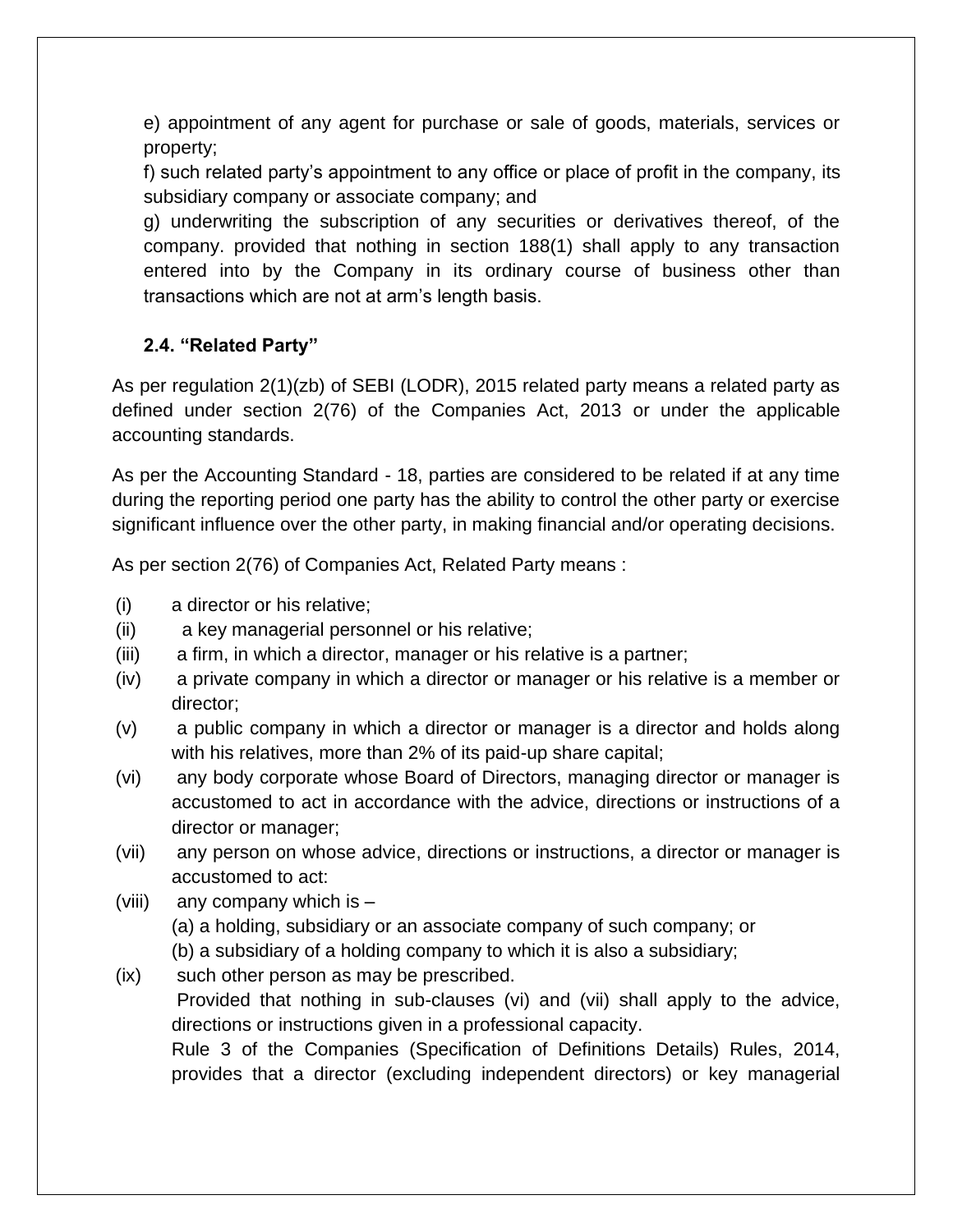personnel of the holding company or his relative with reference to a company shall also be deemed to be a related party

In terms of AS 18, the following are deemed not to be related parties:

a) two companies simply because they have a director in common, notwithstanding paragraph 3(d) or (e), (unless the director is able to affect the policies of both companies in their mutual dealings);

b) a single customer, supplier, franchiser, distributor, or general agent with whom an enterprise transacts a significant volume of business merely by virtue of the resulting economic dependence; and

c) the parties listed below, in the course of their normal dealings with an enterprise by virtue only of those dealings (although they may circumscribe the freedom of action of the enterprise or participate in its decision-making process) :

(i) providers of finance;

(ii) trade unions;

(iii) public utilities;

(iv) government departments and government agencies including government sponsored bodies.

In view of the above definition, AS 18 further defines the terms 'control' and 'significant influence' as follows –

#### **Control**

a) ownership, directly or indirectly, of more than one half of voting power of an enterprise, or

b) control of the composition of the board of directors in the case of a company or of the composition of the corresponding governing body in case of any other enterprise, or

c) a substantial interest in voting power and the power to direct, by statute or agreement, the financial and/or operating policies of the enterprise.

#### **Significant Influence**

Participation in the financial and/or operating policy decisions of an enterprise, but not control of those policies.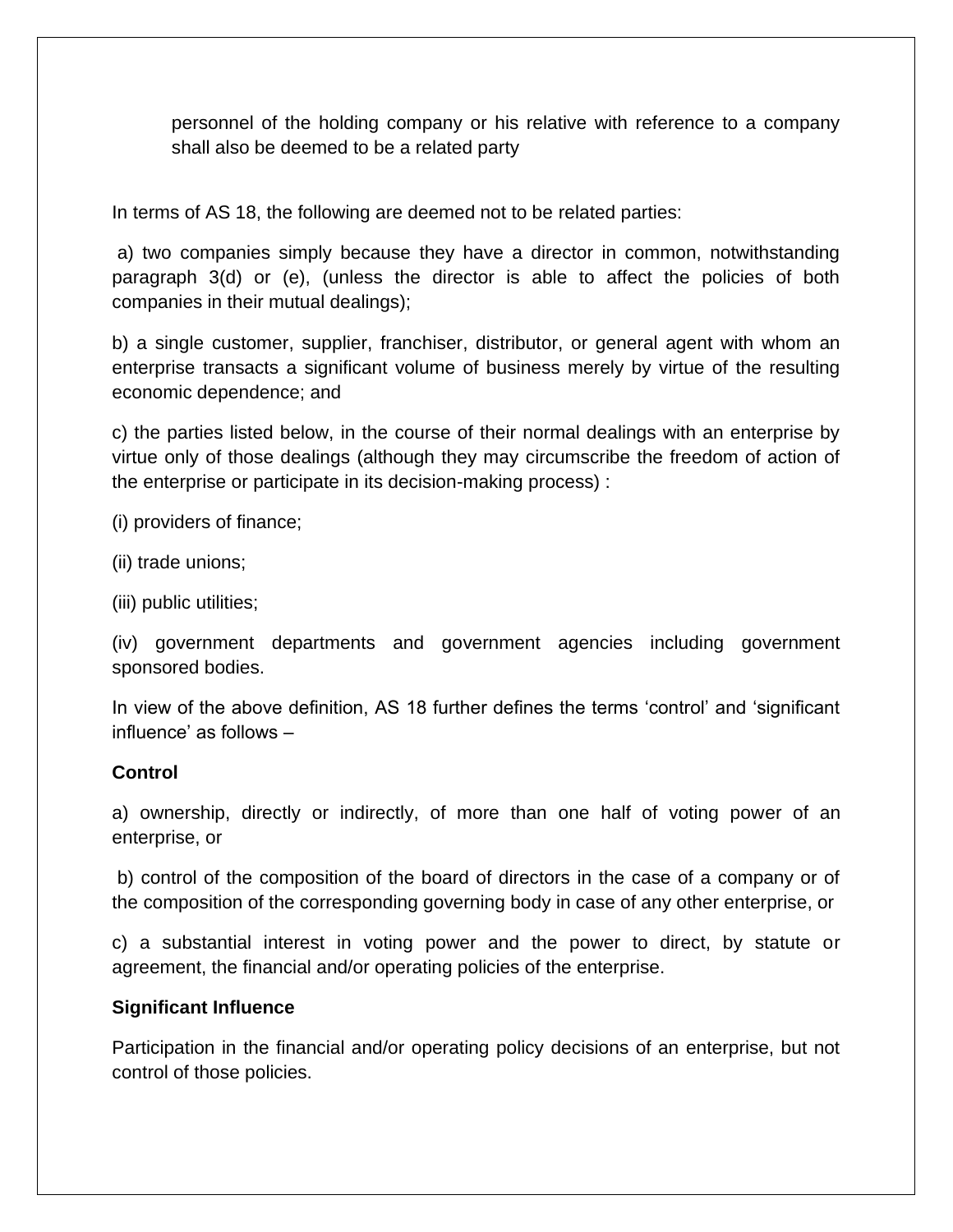## **Relative**

In terms of Section 2(77) of the Companies Act, 2013 read with the Companies (Specification of Definitions Details) Rules, 2014 a person is said to be a relative of another, if –

a. They are members of a Hindu undivided family; b. They are husband and wife; c. Father (including step-father); d. Mother (including step-mother); e. Son (including step-son); f. Son's wife; g. Daughter; h. Daughter's husband; i. Brother (including step-brother); or j. Sister (including step-sister).

Material Related Party Transaction (Regulation 23(1) and 23(4) of SEBI (LODR), 2015)

mean such Related Party Transactions where the aggregate value of transactions entered, or likely to be entered into, with a related party; during the current financial year, is likely to exceed 10% of the annual consolidated turnover of the company as per the last audited financial statements of the Company.

All material related party transactions shall require approval of the shareholders through resolution and the related parties shall abstain from voting on such resolutions whether the entity is a related party to the particular transaction or not.

Arm's length transaction (Section 188(1)(b) of Companies Act, 2013)

mean a transaction between two related parties that is conducted as if they were unrelated, so that there is no conflict of interest.

# **Omnibus approval (Regulation 23(3) of SEBI (LODR), 2015)**

In case of certain frequent/ repetitive/ regular transactions with Related Parties which are in the ordinary course of business of the Company, the Audit Committee may grant an omnibus approval for such Related Party Transactions proposed to be entered into by AKME, subject to the following conditions, namely –

(a) the audit committee shall lay down the criteria for granting the omnibus approval in line with the policy on related party transactions of the listed entity and such approval shall be applicable in respect of transactions which are repetitive in nature; (b) the audit committee shall satisfy itself regarding the need for such omnibus approval and that such approval is in the interest of the listed entity;

(c) the omnibus approval shall specify:

(i) the name(s) of the related party, nature of transaction, period of transaction, maximum amount of transactions that shall be entered into,

(ii) the indicative base price / current contracted price and the formula for variation in the price if any; and

(iii) such other conditions as the audit committee may deem fit: Provided that where the need for related party transaction cannot be foreseen and aforesaid details are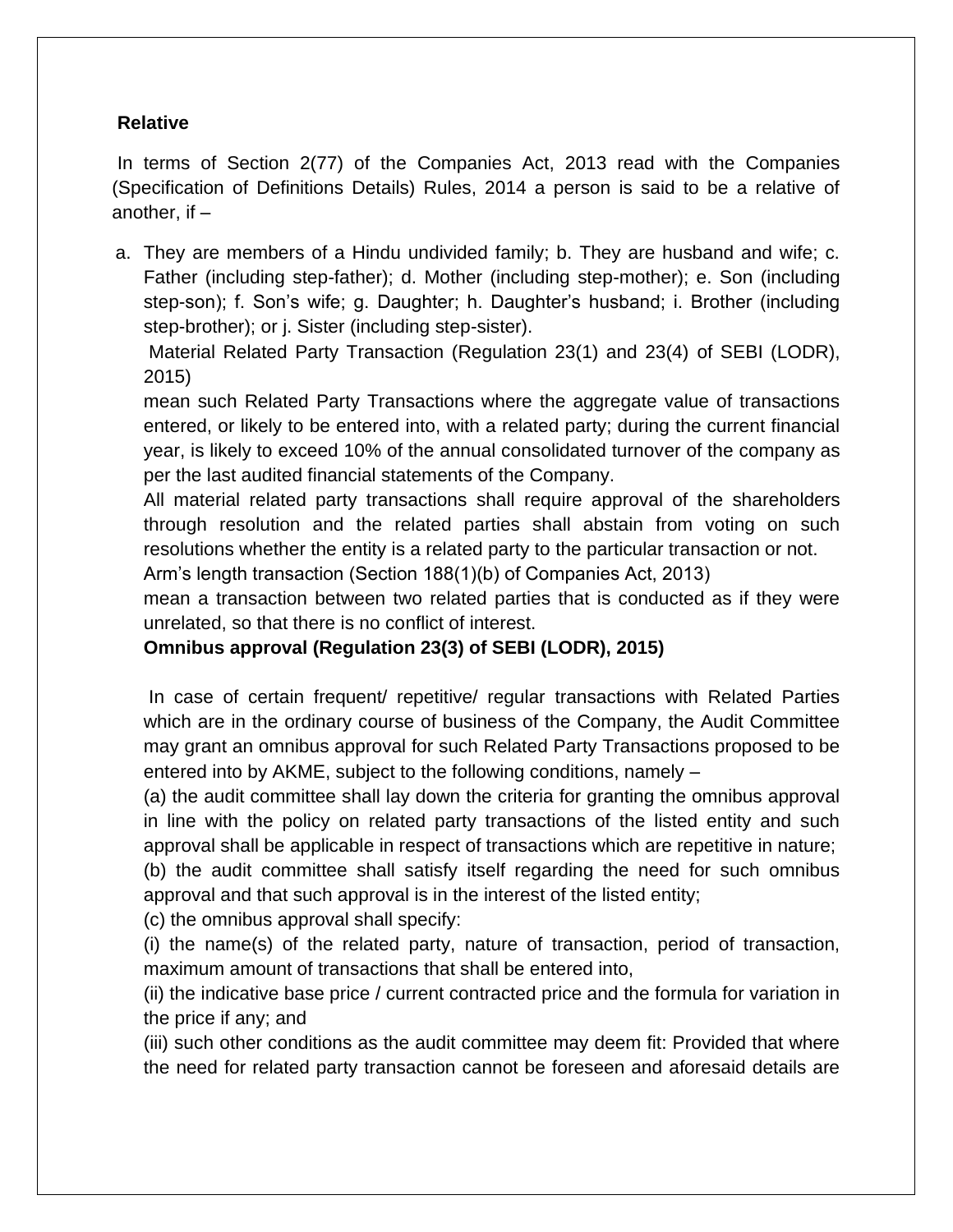not available, audit committee may grant omnibus approval for such transactions subject to their value not exceeding rupees one crore per transaction.

(iv) such other conditions as may be specified by the law from time to time.

(d) the audit committee shall review, at least on a quarterly basis, the details of related party transactions entered into by AKME pursuant to each of the omnibus approvals given.

(e) Such omnibus approvals shall be valid for a period not exceeding one year and shall require fresh approvals after the expiry of one year.

## **3. Procedures**

3.1. Board of Directors

3.1.1.All related parties with whom the Company intends to enter into transaction will require prior approval of the Board of Directors.

3.1.2.All related party transactions, otherwise done at arm's length distance, falling within the limits of section 188(1) will require prior approval of the Board of Directors at its meeting. The Board of Directors shall review and recommend all transactions in terms of section 188(1) requiring shareholders' prior approval.

3.1.3.As per Regulation 23 (4) of SEBI (LODR), 2015 all material related party transactions shall require approval of the shareholders through resolution and the related parties shall abstain from voting on such resolutions whether the entity is a related party to the particular transaction or not.

3.1.4.The Board of Directors shall annually review, the details of all Related Party Transaction, including the terms of the transaction, the business purpose of the transaction, and the benefits to the Company and to the relevant Related Party.

3.1.5.Where any director is interested in any contract or arrangement with a related party, such director shall not be present at the meeting during discussions on the subject matter of the resolution relating to such contract or arrangement.

3.1.6. As per guideline issued by Fixed Income Money Market and Derivatives Association of India (FIMMDA) dated October 5, 2017, Company shall not invest in Commercial paper of any other Company within AKME group either in primary or secondary market.

#### **3.2 Audit Committee**

3.2.1. Each of AKME's directors and executive officers are instructed to inform the Company Secretary of any potential Related Party Transactions. All such transactions will be analysed by the Audit Committee in consultation with management to determine whether the transaction or relationship does, in fact, constitute a Related Party Transaction requiring compliance with this Policy. The Committee will be provided with the following details of each new, existing or proposed Related Party Transaction :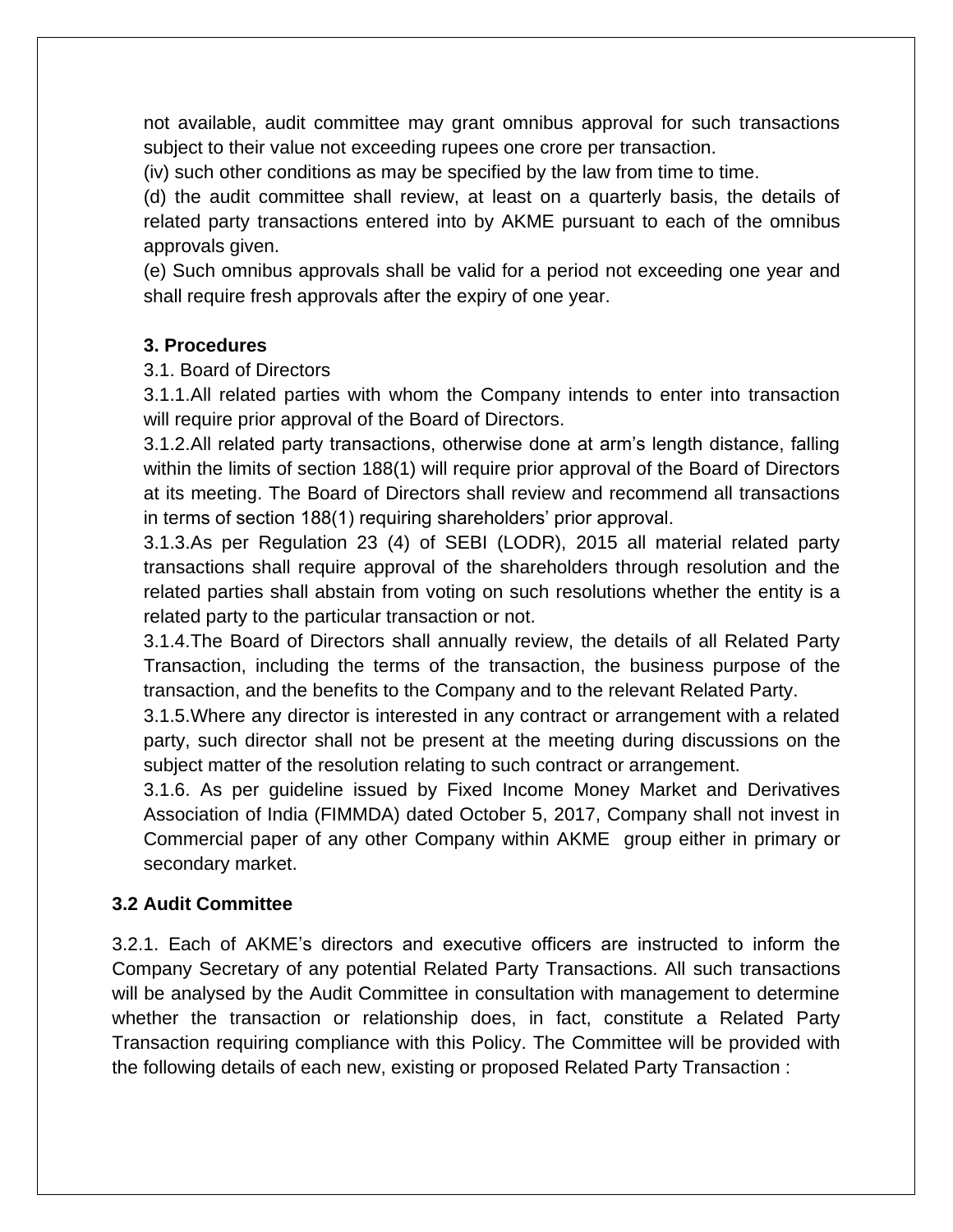i. The Name of the Related Party and nature of relationship;

ii. The nature, duration and particulars of the contract or arrangement;

iii. The material terms of the contract or arrangement including the value, if any;

iv. Any advance paid or received for the contract or arrangement, if any;

v.The manner of determining the pricing and other commercial terms, both included as part of the contract and not considered as part of the contract;

vi. Whether all factors relevant to the contract have been considered, if not, the details of factors not considered with the rationale for not considering those factors; and

vii. Any other information relevant or important for the Audit Committee to take a decision on the proposed transaction.

3.2.2.Transactions with approved parties will require a prior approval of the Audit Committee.

3.2.3.The Related Party Transactions which are not in the ordinary course of business and not at arm's length will be reviewed by the Audit Committee and then recommended to the Board of Directors.

3.2.4.If a Related Party Transaction is ongoing, the Committee may establish guidelines for the Company's management to follow in its ongoing dealings with the Related Party. Thereafter, the Committee shall periodically review and assess ongoing relationships with the Related Party.

3.2.5.The Committee will review the material facts of all Related Party Transactions and may approve or disapprove of the entry into the Related Party Transaction.

3.2.6.The Committee may also disapprove of a previously entered Related Party Transaction and may require that management of the Company take all reasonable efforts to terminate, unwind, cancel or annul the Related Party Transaction.

3.2.7.A Related Party Transaction entered into without pre-approval of the Committee shall not be deemed to violate this Policy, or be invalid or unenforceable, so long as the transaction is brought to the Committee as promptly as reasonably practical after it is entered into or after it becomes reasonably apparent that the transaction is covered by this policy.

3.2.8.The Committee may decide to get advice, certification, study report, rely upon certification issued as per the requirement of other laws etc. from a professional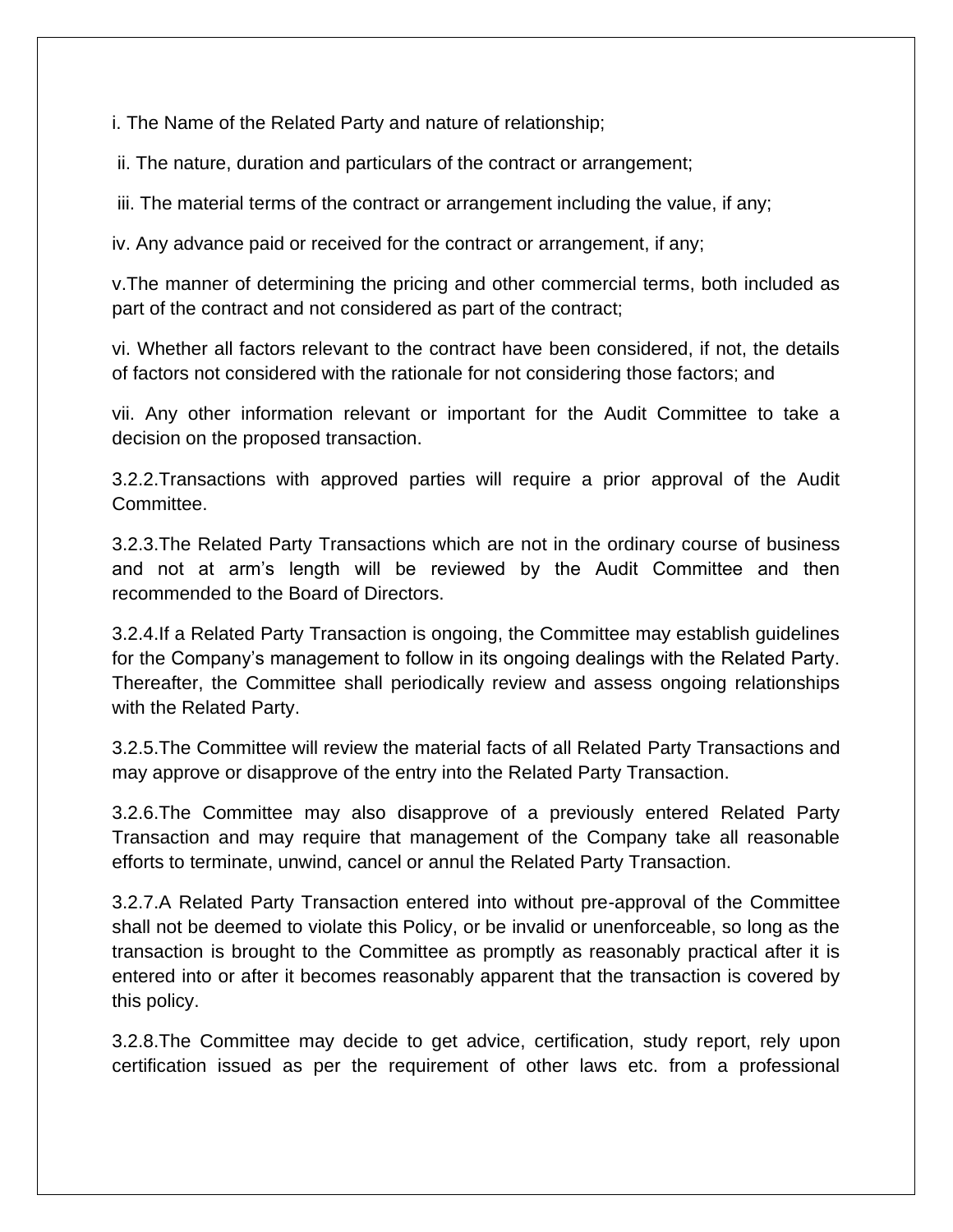(includes statutory /internal Auditors) or technical person including price discovery process, to review transactions with Related Party.

3.2.9.Any member of the Committee who has an interest in the transaction under discussion will abstain from voting on the approval of the Related Party Transaction. However, the Chairperson of the Committee may allow participation of such member in some or all of the Committee's discussions of the Related Party Transaction.

3.2.10.Annually, the Audit Committee shall review any previously approved or ratified Related Party Transaction that is continuing and determine based on then-existing facts and circumstances, including the Company's existing contractual or other obligations, if it is in the best interests of the Company to continue, modify or terminate the transaction.

# **4. Approval of Shareholders**

4.1. The contracts or agreements with any Related Party which are not in the ordinary course of business and not at arm's length in respect of transactions specified in section 188(1) of the Companies Act, 2013, will require prior approval of the shareholders by a resolution.

4.2. All material related party transactions will require shareholders' approval.

4.3. The explanatory statement to be annexed to the notice of general meeting in this regards will contain following particulars:

i. name of the related party;

ii. name of the director or key managerial personnel who is related, if any;

iii. nature of relationship;

iv. nature, material terms, monetary value and particulars of the contract or arrangement;

v. any other information relevant or important for the members to take a decision on the proposed resolution.

# **5. Disclosure**

5.1. Each director who is, directly or indirectly, concerned or interested in any way in any transaction with the Related Party shall disclose all material information and the nature of his interest in the transaction to the Committee or Board of Directors.

5.2. All Related Party Transactions that are required to be disclosed in the Company's filings with the Stock Exchanges, as required by the Listing Regulations.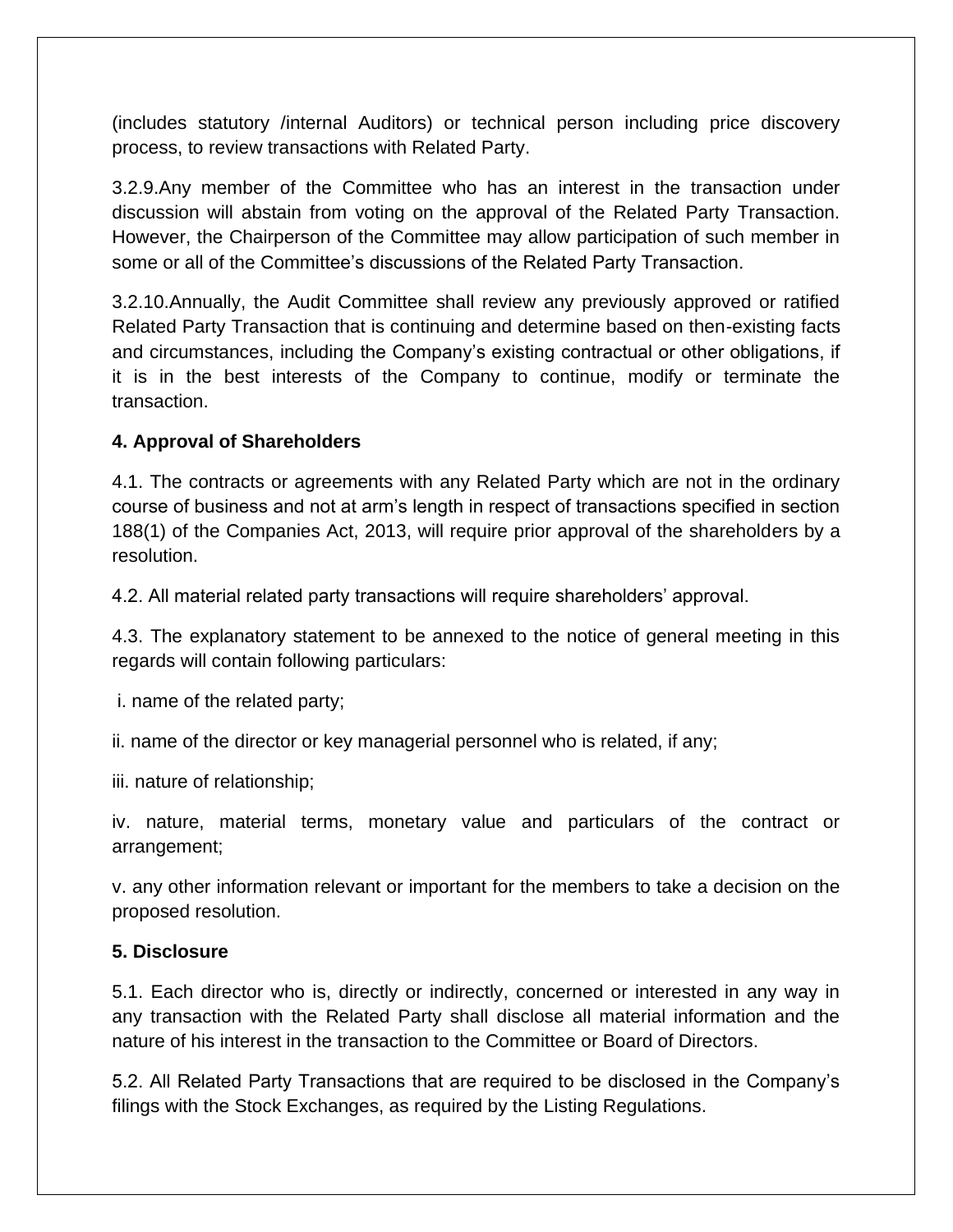## **6. Review of Policy**

The Audit Committee will periodically review this Policy and may recommend amendments to this Policy as it deems appropriate.

**7. Exceptions -** Transactions that need not be reported to the Audit Committee

7.1. Employment of Executive Officers and their compensation as approved by Nomination & Remuneration Committee.

7.2. Managerial remuneration recommended by Nomination and Remuneration Committee and approved by the Board of Directors of the Company.

7.3. Reimbursement or advances of business travel and expenses incurred or to be incurred directly by a director or executive officer of the Company in connection with the performance of his or her duties.

7.4. Transactions where all shareholders receive proportional benefits : Any transactions, arrangements or relationships where the Related Party's interest arises solely from the ownership of the Company's Shares and all holders of the Company's Share received the same benefit on a pro-rata basis (e.g., dividends, sub-division or bonus shares).

7.5. Certain banking-related services : Any transactions, arrangements or relationships with a Related Party involving services as a bank viz. current account, depositary of funds, transfer agent, registrar, trustee under a trust indenture, or similar services.

7.6. Regulated transactions : Any transactions, arrangements or relationships with a Related Party involving the rendering of services as a common or contract carrier, or public utility, at rates or charges fixed in conformity with law or governmental authority.

7.7. Other Transactions : Such other transactions as may be determined by the Committee or Board of Directors from time to time.

#### **8. Administrative Measures**

Management shall institute appropriate administrative measures to provide that all Related Party Transactions are not in violation of, and are reviewed in accordance with, these Policies and Procedures.

#### **9. Interpretation**

In any circumstance where the terms of these Policies and Procedures differ from any existing or newly enacted law, rule, regulation or standard governing the Company, the law, rule, regulation or standard will take precedence over these policies and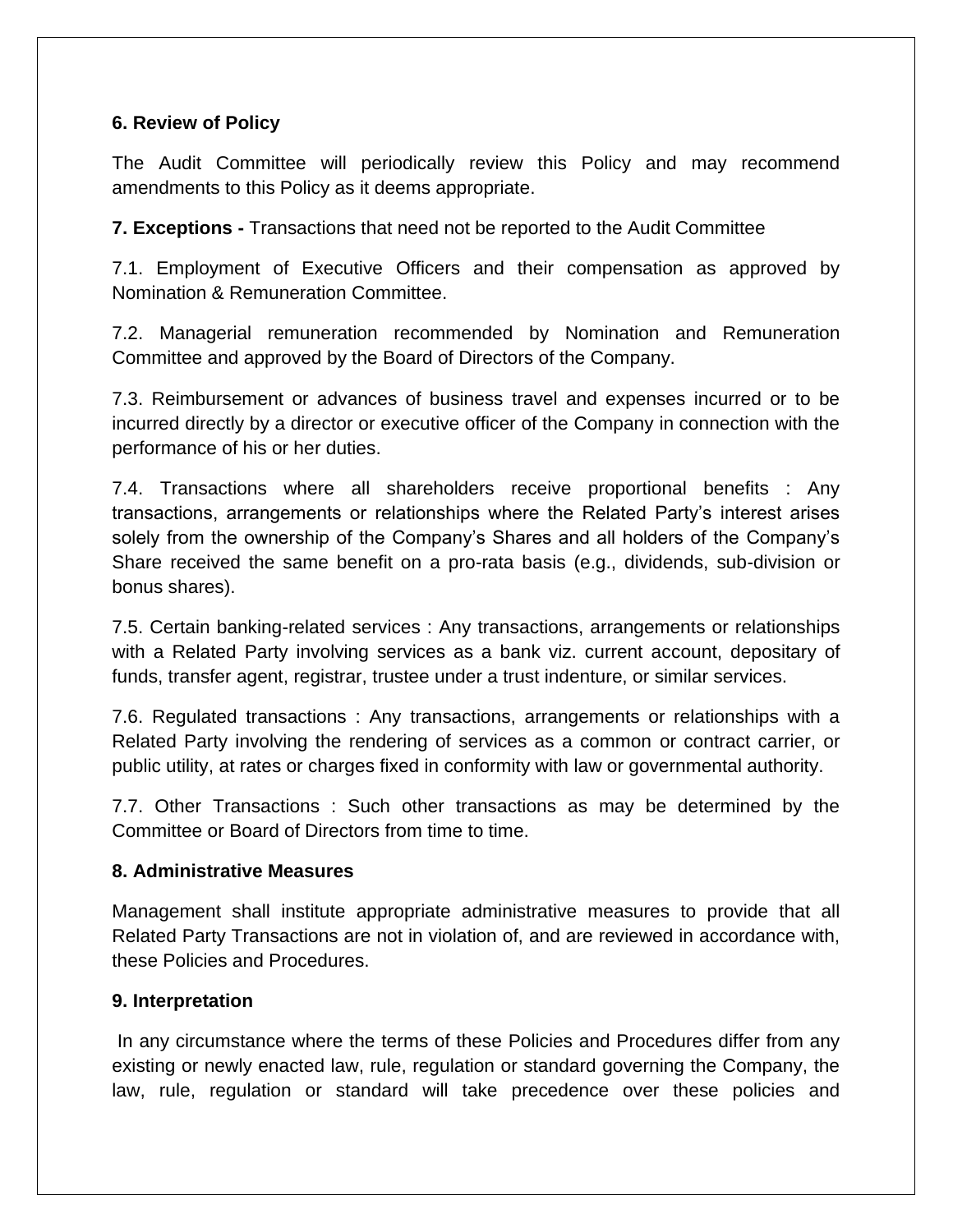procedures until such time as these Policies and Procedures are changed to confirm to the law, rule, regulation or standard.

## **10. Dissemination of Information**

AKME shall upload this Policy on its website i.e., www.akmestarhousing.com and a weblink of the same will be provided in the Annual Report. Disclosures regarding Material Related Party Transactions, if any, shall be disclosed to the stock exchanges quarterly along with the AKME's Compliance Report on Corporate Governance, in accordance with the Listing Regulations. AKME shall also make relevant disclosures in its Annual Report and maintain such registers as required under the provisions of the Companies Act, 2013, Rules made thereunder and Listing Regulations.

## **11. Implementation**

The policy will be implemented by the management of the Company from the date it is approved by the Board. All Related Party Transaction entered prior to the date of approval of this Policy and Procedures shall be subject to review by the Audit Committee.